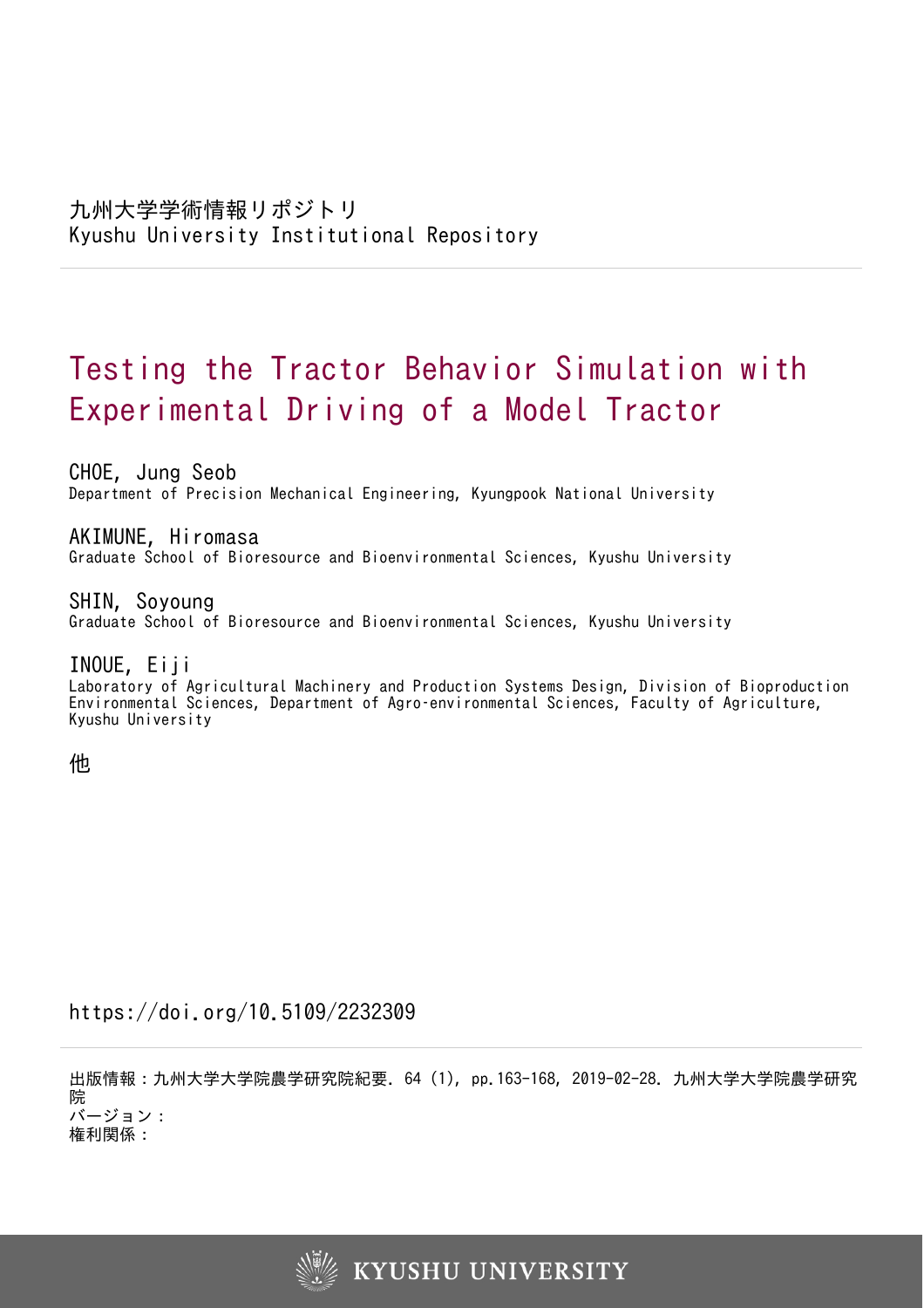# **Testing the Tractor Behavior Simulation with Experimental Driving of a Model Tractor**

## **Jung Seob CHOE1 , Hiromasa AKIMUNE2 , Soyoung SHIN2 , Eiji INOUE, Muneshi MITUSOKA\*, Takashi OKAYASU and Yasumaru HIRAI**

Laboratory of Agricultural Machinery and Production Systems Design, Division of Bioproduction Environmental Sciences, Department of Agro–environmental Sciences, Faculty of Agriculture, Kyushu University, Fukuoka 819–0395, Japan (*Received October 31, 2018 and accepted November 12, 2018*)

In this study, we have performed an experimental driving of model tractors, and through a comparative analysis between the result and the results from previously developed behavior simulation programs for the tractors, we have examined the agreement of the simulation program with the real–world situations. The main results are as below.

- 1. As the slope became steeper, the results from the experiment show that the pitching angular velocity decreased when climbing over the bump but there was no change in the simulation.
- 2. As for the lateral slant, the simulation, which unlike the results of the experiment, showed that the pitching angular velocity was smaller when the wheel on the lower side climbed over the bump and that the rolling angular velocity registered similar tendencies, which agrees with the prediction that side rollover occurs more easily when passing an obstacle on the higher side.
- 3. In the condition in which the two wheels climb over the bump at the same time, the simulation results were similar in all cases, whereas the experimental results showed bigger pitching angular velocity bigger when going uphill.
- 4. In all experimental conditions, the rolling angular velocity was measured to be bigger when getting off the bump than when getting on it, but the simulation results showed opposite results.

Overall, the simulation results showed similar results as those of the model tractor driving experiment, which proves the usefulness of the simulation. However, if the simulation program developed in this research is improved by further research having more careful consideration of the differences in the results, it would be possible to develop a tractor behavior simulation program that is more suited to the real–world situation.

**Key words**: model tractor, behavior simulation, slope, pitching, rolling, angular velocity

#### INTRODUCTION

In the previous study, we have developed a simulation program that comprehends the tractor behaviors by solving the equation of motions, but it was difficult to assert that it closely resembles real–life situations. Therefore, this study aims to examine if the simulation program agrees with the real–life situations by obtaining data from the actual tractor driving experiment and comparing it with the results from the tractor behavior simulation program developed for analytical purpose. However, since there are diverse limitations on the driving experiments with real tractors, we have performed driving experiments with miniaturized model tractors with a front–wheel pivot mechanism.

### MATERIALS AND METHOD

Fig. 1 shows the tractor model used in the experiment. Specifications and parameters are shown in Table 1 and Table 2, respectively.

First of all, to determine the spring constant *k* and

the viscous damping coefficient *c*, we performed the preliminary experiment three times in going over the bump with a height of 10 mm and a width of 5 mm that stood 15 cm away from the center of the front wheels. Using a 9–axis wireless accelerometer with a mass of about 35 g, we measured the accelerations in the up–down, forward–backward, and left–right directions and the angular velocities in the pitching, rolling, and yawing directions. And we chose the simulation coefficients that registered a value closest to the measured results as the coefficients for the model tire. As the preliminary experiment showed that when  $k=1400$  (N/m),  $c=45$  (Ns/m), the simulation and the measured values of the acceleration in the up–down direction and the angular velocity in the pitching direction came closest, we decided to use these values for *k* and *c* of the model tire.

And the acceleration sensor was installed a little further forward from the center of gravity, considering the space, the installation method, etc. The moment of inertia for the model tractor in the respective directions was calculated by considering both the machine and the operating tools as rectangular parallelepipeds.

The model tractor driving experiment adopted 10 conditions as shown in Table 3, including 3 conditions of 0°, 5°, and 10° for the slope of the road surface in the traveling direction, the 3 conditions of  $0^{\circ}$ ,  $5^{\circ}$ , and  $13^{\circ}$  for the slope in the lateral direction, and 2 conditions of 5 mm and 10 mm as the bump height, and considering all possible cases such as only one wheel on either side

<sup>&</sup>lt;sup>1</sup> Department of Precision Mechanical Engineering, Kyungpook National University, Korea

<sup>2</sup> Graduate School of Bioresource and Bioenvironmental Sciences, Kyushu University, Japan

<sup>\*</sup> Corresponding author (E–mail: mitsuoka@bpes.kyushu–u. ac.jp)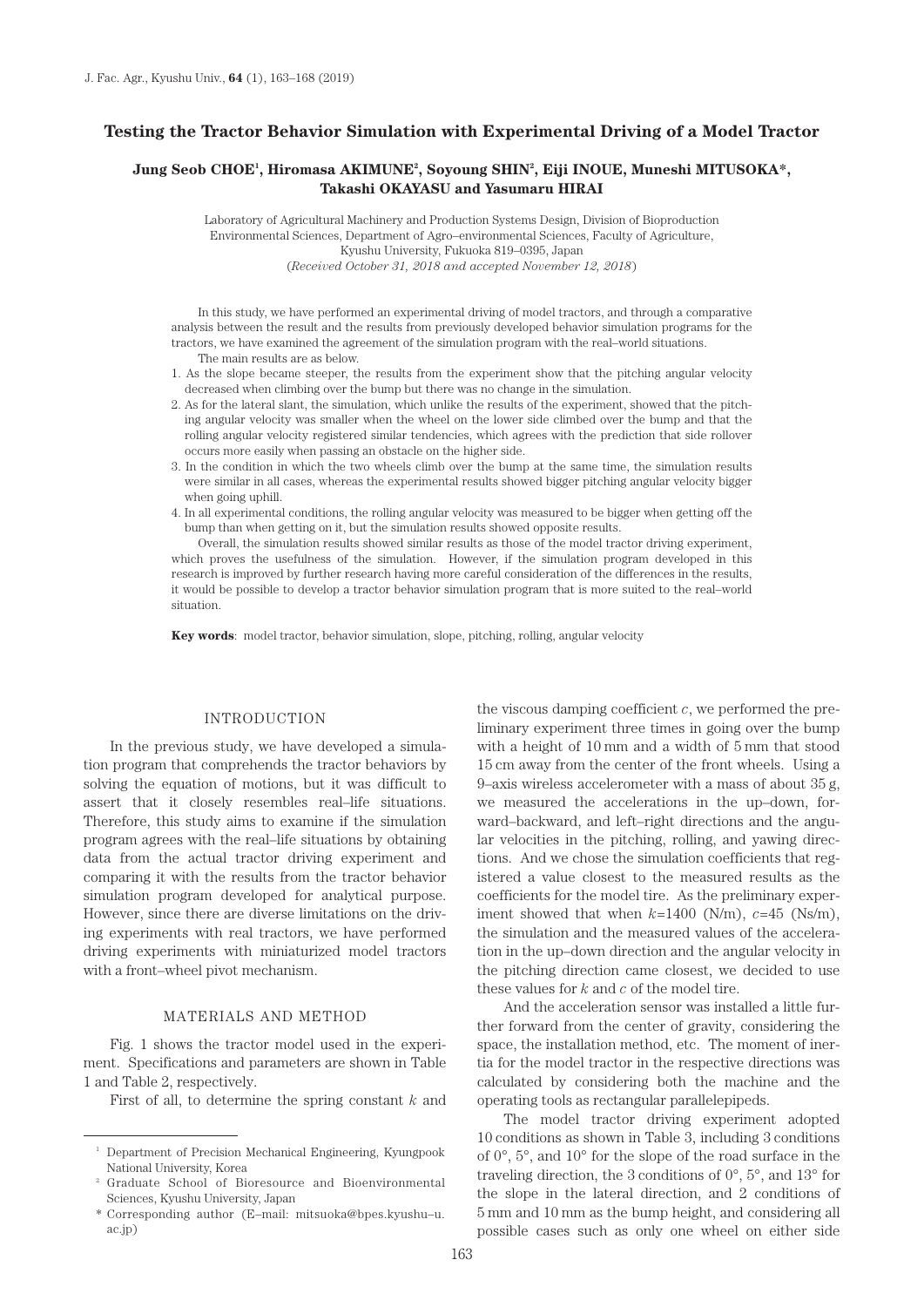Acceleration sensor



**Fig. 1.** Model Tractor.

|  |  | <b>Table 1.</b> The specifications of the model tractor |  |  |  |
|--|--|---------------------------------------------------------|--|--|--|
|--|--|---------------------------------------------------------|--|--|--|

| Entry                                                                                |       |  |
|--------------------------------------------------------------------------------------|-------|--|
| Machine's mass (machine $+$ operating tool) (kg)                                     |       |  |
| Full length (cm)                                                                     | 20    |  |
| Full width (cm)                                                                      | 8     |  |
| Overall height (cm)                                                                  | 12    |  |
| Wheelbase (cm)                                                                       | 14.35 |  |
| Front wheel track (cm)                                                               |       |  |
| Rear wheel track (cm)                                                                |       |  |
| Horizontal distance from the center of gravity of the<br>machine to front wheel (cm) |       |  |
| Vertical distance from the center of gravity the<br>machine to road surface (cm)     | 4.2   |  |
| Tire diameter (cm)                                                                   |       |  |

|  |  |  | <b>Table 2.</b> Model tractor parameters |
|--|--|--|------------------------------------------|
|--|--|--|------------------------------------------|

| Entry                                                                 | Sign              | Value  |
|-----------------------------------------------------------------------|-------------------|--------|
| Moment of inertia in the pitching direction (kg/mm <sup>2</sup> )     | I.                | 2083.4 |
| Moment of inertia in the rolling direction (kg/mm <sup>2</sup> )      | $I_{\rm x}$       | 1639.1 |
| Lateral distance from center of gravity to right front<br>wheel(cm)   | $\rm B_{\rm fr}$  | 5.25   |
| Lateral distance from center of gravity to left front<br>wheel $(cm)$ | $\rm B_{n}$       | 5.25   |
| Lateral distance from center of gravity to right rear<br>wheel $(cm)$ | $\rm B_{rr}$      | 7.8    |
| Lateral distance from center of gravity to left rear<br>wheel $(cm)$  | $B_{ri}$          | 7.8    |
| Distance from center of gravity to front wheel (cm)                   | L                 | 13.1   |
| Distance from center of gravity to rear wheel (cm)                    | L.                | 6.87   |
| Height of center of gravity (cm)                                      | $L_{\varepsilon}$ | 4.2    |
| Machine's mass (kg)                                                   | М                 | 0.85   |

going over the bump or both wheels going over the bump.

Considering the real–life situations we made a difference in the shape of the bump by having the tractor pass a square bump with a height of 5 mm and a width of 5 mm at 15 cm away from the center of gravity of the machine's front wheels when only one tire on either side is going over the bump or having the bump with the same width but with a double height of 10 mm when the

tires on both sides go are going over the bump simultaneously.

We performed the driving experiment three times, respectively, for each case, and measured the acceleration in the up–down, left–right, and forward–backward directions and the angular velocity in the respective directions of pitching, yawing, and rolling using the accelerometer. And we set the machine speed to be 0.2538 m/s, which is derived from average time taken for the model to travel 30 cm of level road.

#### **Table 3.** Experiment conditions

| Condition | Uphill<br>slope $(°)$ | Lateral<br>slope $(°)$ | Wheel going over<br>the bump | Bump<br>height<br>(mm) |
|-----------|-----------------------|------------------------|------------------------------|------------------------|
| 1         | 0                     | 0                      | Both wheels                  | 10                     |
| 2         | 0                     | $\left( \right)$       | Left wheel                   | 5                      |
| 3         | 5                     | $\left( \right)$       | Left wheel                   | 5                      |
| 4         | 10                    | 0                      | Left wheel                   | 5                      |
| 5         | 0                     | 5                      | Wheel on lower side          | 5                      |
| 6         | 0                     | 5                      | Wheel on higher side         | 5                      |
| 7         | 0                     | 13                     | Wheel on lower side          | 5                      |
| 8         | ∩                     | 13                     | Wheel on higher side         | 5                      |
| 9         | 5                     | 0                      | <b>Both wheels</b>           | 10                     |
| 10        | 0                     | 5                      | Both wheels                  | 10                     |

#### RESULTS AND DISCUSSION

#### **Driving Experiment**

Under the different conditions, the measured angular velocities for the machine's pitching, yawing, and rolling were shown in Fig. 2. The change in the machine's rolling angle is very small during when only one front wheel of the model tractor is passing over the bump due to the front–wheel pivot mechanism on the model tractor.

In conditions 2, 3, and 4 only the slope in the traveling direction is varied from 0° to 5° and 10°, while keeping all the other conditions as unchanged. The figure shows that in for conditions 2 and 3, the peak value of the pitching angular velocity (hereafter, each maximum value represents an absolute value) was about 1 rad/s, whereas in for condition 4, it was about 0.6 rad/s, with the pitching angular velocity rather decreasing as the uphill slope increased. The reason for this can be thought as the insensitive transmission of the ground reaction force of the front–axle onto the machine due to the load transferred to the rear–axle as the slope of the uphill increases, but we think that the major cause comes from the fact that the model tractor travels slower on an uphill than on a level road. We believe that this needs to be checked with a makeup experiment having a big enough model driving force. The yawing angular velocity was approximately 0.7 rad/s and the rolling angular velocity was approximately 1.4 rad/s, and they did not show significant changes for different conditions.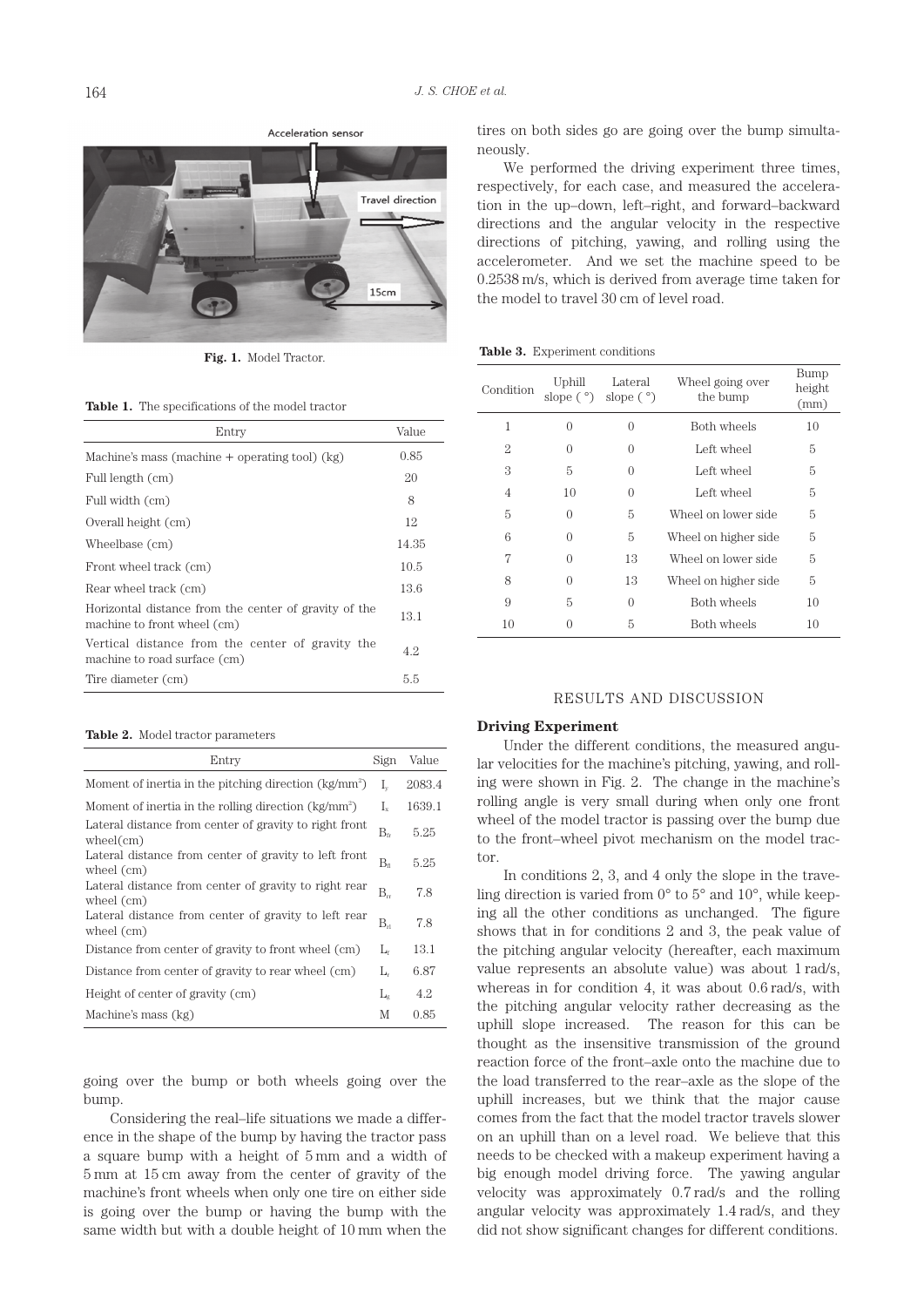Indeed, we observed that the peak value of the pitching angular velocity did not show a significant change, as expected, for conditions 5, 6, 7, and 8 for travelling on a laterally sloped roads, but in contrary to our expectations, the rolling angular velocity where measured to be higher for conditions 5 and 7, in which the vehicle passes over the bump on the lower side, that for conditions 6 and 8, in which it passes over the bump on the higher side. We understand that this is due to interference of the pitching motion with bigger yawing and slippage that occur when passing over the bump on the higher side.

When both wheels are going over the bump simultaneously, the pitching angular velocity increases while the front wheels are climbing over the bump, as the slope of the uphill increases, as demonstrated in the conditions 9 and 10. We believe that this is due to a load transfer, in which smaller load is applied on the machine's front



**Fig. 2.** Angular velocity change under different conditions.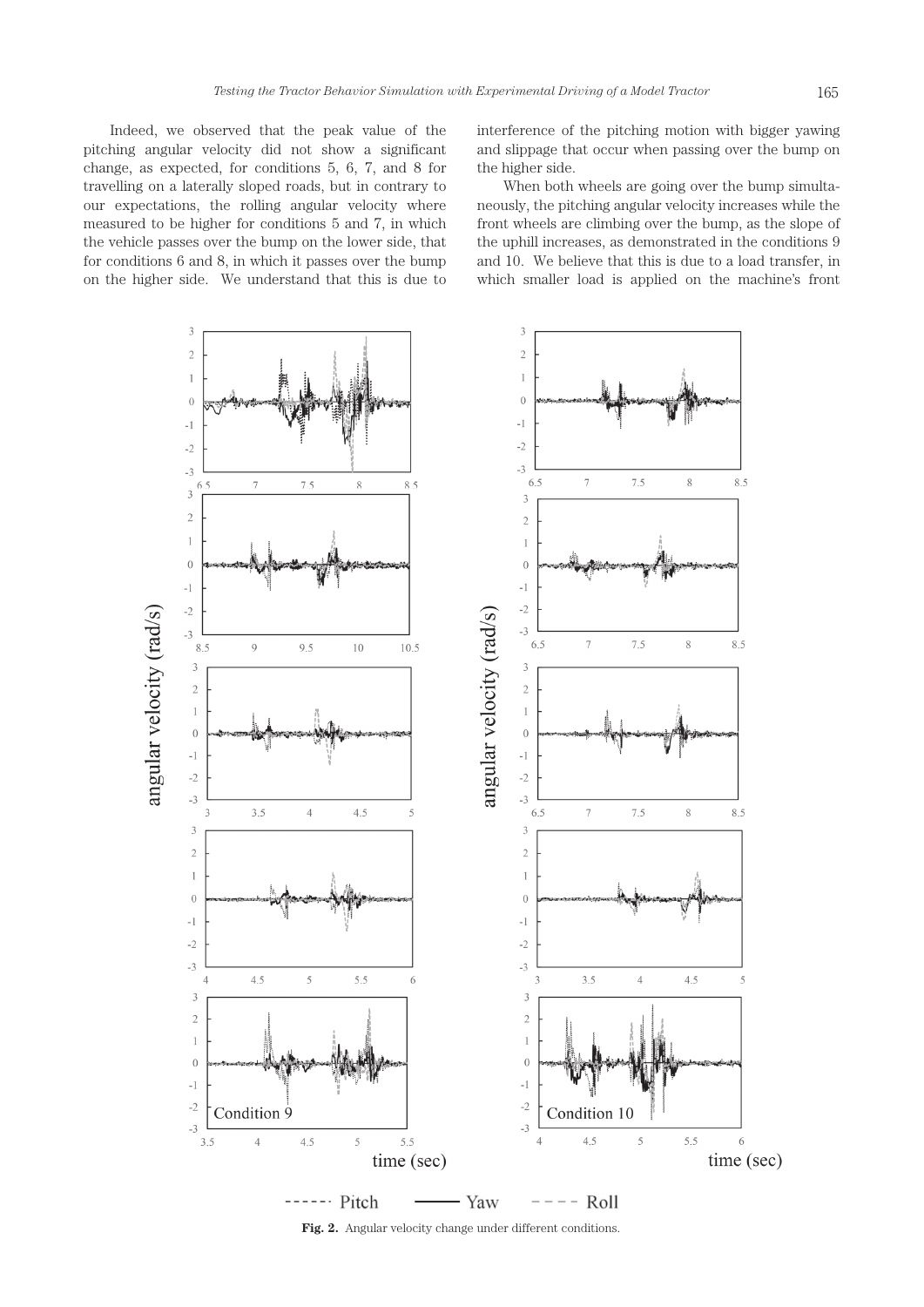wheels as the slope becomes steeper, and therefore, the front wheels get lifted more abruptly while climbing up the bump.

When the tractor climbs the bump on an uphill road or in a sloped area, bigger angular velocity causes the occurrence of rollover to be more likely, thus creating an accident–prone situation. If yawing motion does not occur when a tractor actually drives, it is easier for rollover to occur when its front wheels go over the bump in an uphill sloped area or the wheel on the higher side goes over the bump. In this experiment, results that are partly contrary to our expectation were derived because the yawing and slippage motions occurred. This suggests that the yawing and slippage motions may significantly affect the safety of the tractor behavior during the tractor driving, so they should also be sufficiently considered in the following studies on tractor safety.



**Fig. 3.** The results of the pitching and rolling angular velocity simulation.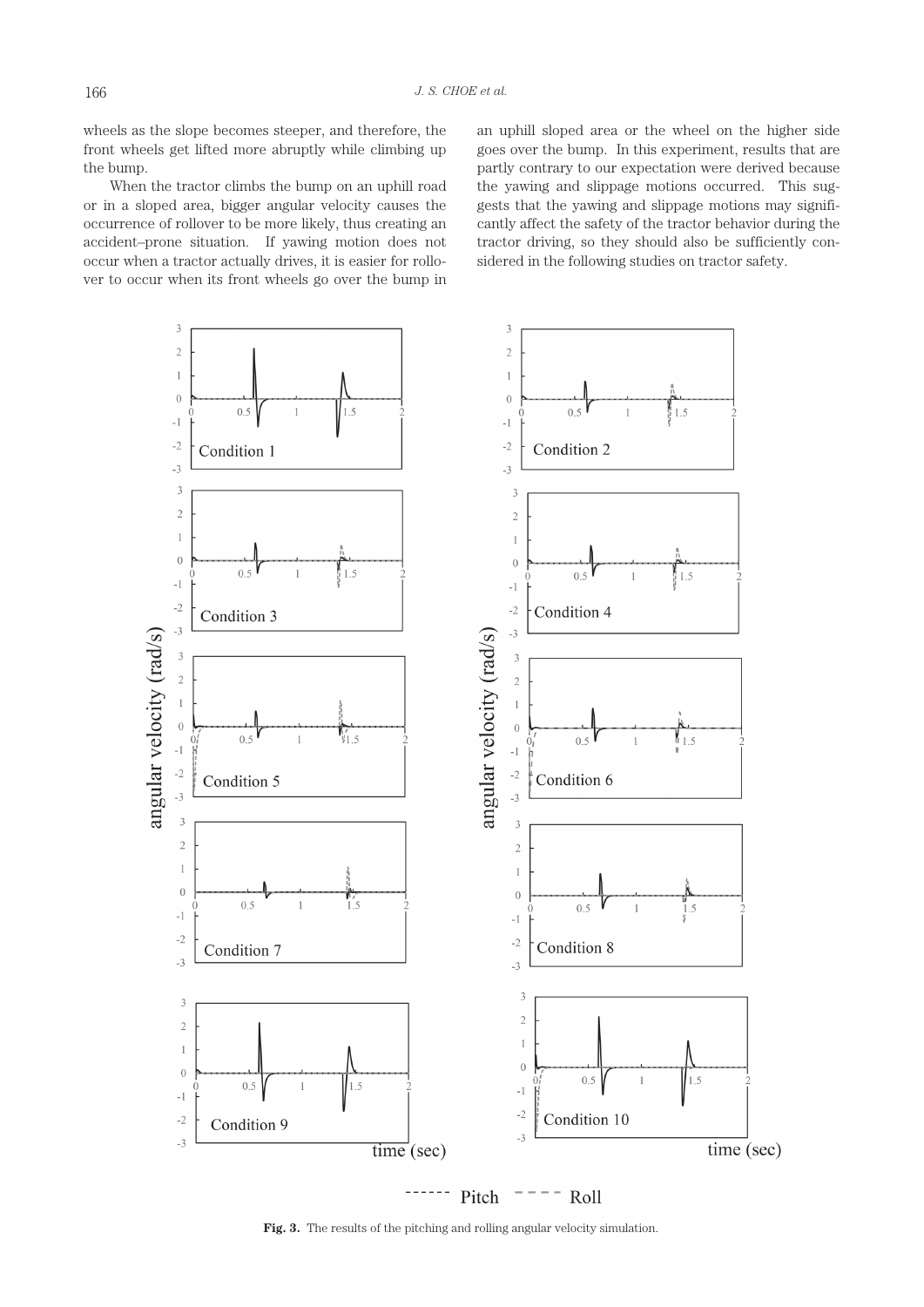# **Comparison between the simulation and the experiment**

By analytically comparing the results of the tractor behavior simulation, developed in our earlier study and the measurements performed in this study with the model tractor, we tested the usefulness of the developed simulation model.

The simulation, for which the same values as the specifications and parameters of the model tractor were entered, was performed under the same 10 conditions as with the driving experiment.

Fig. 3 shows the results of the pitching and rolling angular velocity simulation under the 10 conditions.

The results of the experiment showed that as the slope of te uphill became steeper, the pitching angular velocity decreased when climbing over the bump, whereas the simulation showed no changes. This may have been caused due to the difference in conditions, where the machine speed being constant regardless of the angle of the slope in the simulation, whereas the machine speed decreases in the driving experiment.

For conditions of 5, 6, 7, and 8 with lateral slope, the pitching angular velocity was smaller in the conditions of 5 and 7, in which the vehicle climbs over bump with the wheels on the lower side than in the conditions of 6 and 8 in which the vehicle climbs over the bump on the higher side, and the rolling angular velocity, despite no significant difference, showed the similar pattern as the pitching angular velocity, which matches with our expectation that a lateral rollover would more likely to occur



**Fig. 4.** Comparison between the rolling angular velocity values in the experiment and the simulation results (Condition 6 and Condition 7).

when passing an obstacle on the higher side. Under the condition in which both wheels climb over the bump simultaneously, the simulation showed similar results in all cases, whereas the experiment showed bigger pitching angular velocity under condition 9, in which the vehicle was supposed to travel uphill, thus showing that the simulation failed to reflect it properly. In the experiment, the rolling angular velocity was measured to be bigger in all the conditions when the wheel came down the bump than when it climbed up the bump, whereas the simulation showed the opposite results. We believe that that is due to the yawing motion and slippage that occurs in the experiment, which has not been considered in the simulation.

Fig. 4 shows the comparison between the rolling angular velocity values in the experiment and the simulation results, as an example, of conditions 6 and 7.

In condition 6, in which the wheel on the lower side climbs over the bump, the front wheel climbs over the bump at approximately 0.4 s and the rear wheel climbs over the bump at approximately 1.5 s. When the front wheel passes over the bump, a displacement in the rolling angular velocity is observed in the fixed support model, whereas no displacement is observed in the front–wheel pivot model and actual measurements. In addition, when the rear wheels pass over the bump, the front–wheel pivot model shows values very close to the actual measurements. In condition 7, in which the wheel on the higher side passes over the bump, similar tendencies can be observed. This shows that the simulation program excellently reflects the benefits of adopting the front–wheel pivot mechanism.

# CONCLUSION

This study performed a model tractor driving experiment, and by analytically comparing its results and those of the tractor behavior simulation program developed in an earlier study, we examined if the simulation program matched with real–life situations.

The key results are as follows.

- 1. As the slope became steeper, the results from the experiment show that the pitching angular velocity decreased when climbing over the bump but there was no change in the simulation.
- 2. As for the lateral slant, the simulation, which unlike the results of the experiment, showed that the pitching angular velocity was smaller when the wheel on the lower side climbed over the bump and that the rolling angular velocity registered similar tendencies, which agrees with the prediction that side rollover occurs more easily when passing an obstacle on the higher side.
- 3. In the condition in which the two wheels climb over the bump at the same time, the simulation results were similar in all cases, whereas the experimental results showed bigger pitching angular velocity bigger when going uphill.
- 4. In all experimental conditions, the rolling angular velocity was measured to be bigger when getting off